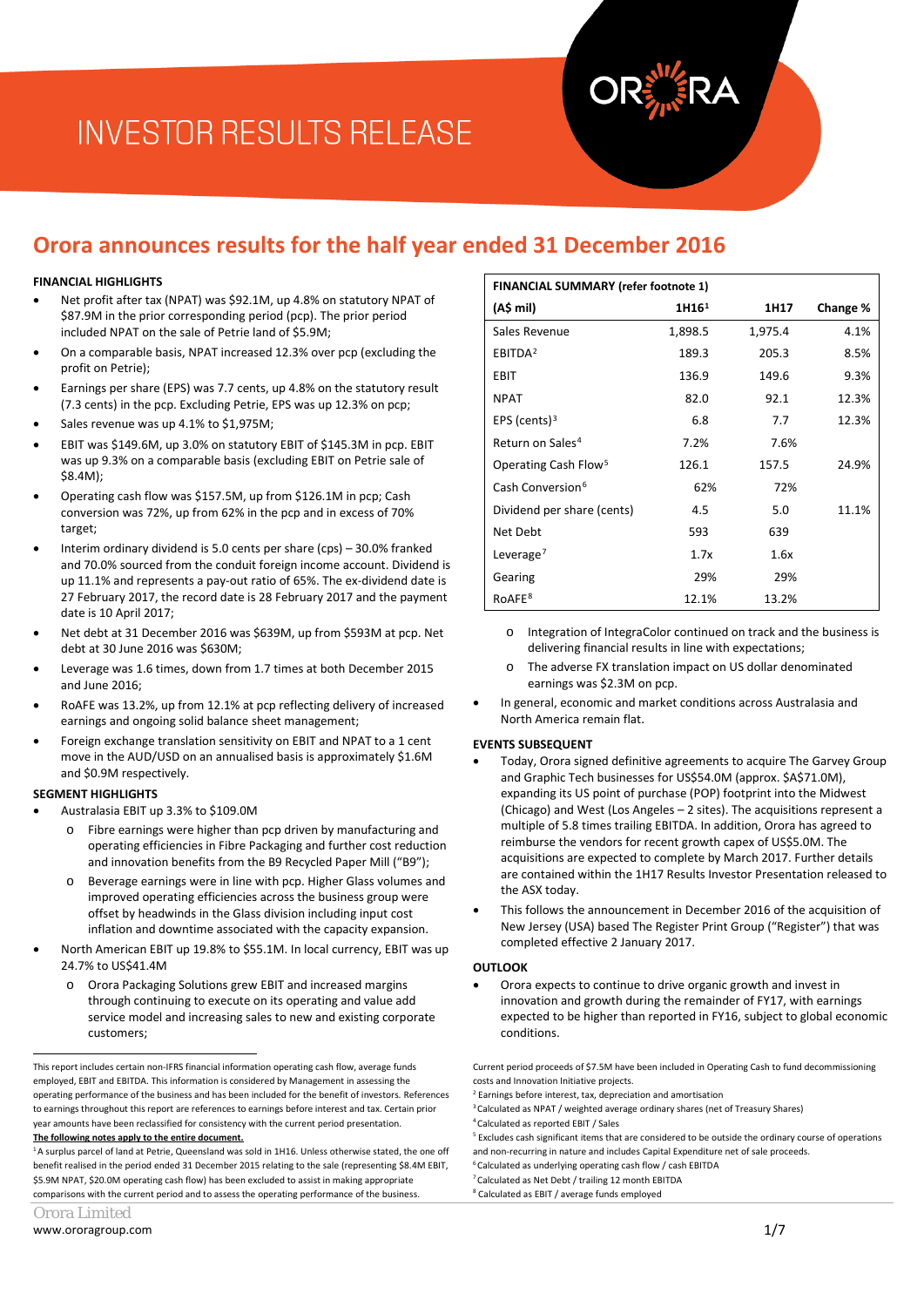

#### **REVENUE**

- Sales revenue of \$1,975.4M was up 4.1% on pcp, driven by:
	- o Orora Packaging Solutions increasing revenue by approximately 6.0% through higher sales to existing customers and winning market share – largely from independents;
	- o Benefits from the 1 March 2016 acquisition of IntegraColor; and o Higher Glass volumes driven by increased demand in both the wine and beer segments.
- Revenue gains were partially offset by:
	- o Pass through of lower aluminium prices and slightly lower volumes from market contraction and lost share within Beverage Cans;
	- o Adverse FX impact on US dollar denominated North America sales (\$41.7M on pcp) – local currency sales increased by 13.1%.
- Underlying sales in Australasia increased approximately 1.0% after taking into account the pass through of lower aluminium prices.

#### **EARNINGS BEFORE INTEREST AND TAX**

- Underlying EBIT increased by 9.3% to \$149.6M, with the gain attributable to:
	- o Further cost reduction and innovation benefits from the B9 Recycled Paper Mill;
	- o Continued focus on improving manufacturing and operating efficiency across the Australasian business;
	- o Sales growth and ongoing improvements in the operating model within Orora Packaging Solutions; and
	- o Benefits from the acquisition of IntegraColor.
- Earnings gains were partially offset by:
	- o Higher input costs at both Glass and B9;
	- o Downtime at Glass associated with both the capacity expansion and South Australian electricity blackout; and
	- o Adverse translational FX impact from US dollar denominated earnings (\$2.3M on pcp).

#### **INNOVATION UPDATE**

- Recap the Orora Global Innovation Initiative was established in July 2015 to enhance innovation, modernisation and productivity across the business. With funding aided by the disposal of Petrie land, the strategy is to invest approximately \$45.0M into new initiatives over 3 years.
- Now 18 months in, approximately \$26.0M has been committed to projects focused on delivering new-customer led product solutions (estimated 65%) and enhancing productivity (estimated 35%).
- Approximately \$9.0M was invested during 1H17, which was largely funded by Petrie proceeds (\$7.5M) received during the period. Cumulative spend since inception is approximately \$19.0M.
- To expand the breadth of innovative thinking within Orora, a crowd sourcing initiative was launched in July 2016. Receiving a very high level of participation, more than 1,500 team members contributed to the global program which generated in excess of 630 new business ideas. The top concepts are receiving support from the Innovation Initiative, with several other ideas already being developed and/or implemented.

| <b>Revenue Summary</b>     |         |         |          |
|----------------------------|---------|---------|----------|
| (A\$ mil)                  | 1H16    | 1H17    | Change % |
| Australasia                | 992.8   | 993.0   | 0.0%     |
| North America              | 905.7   | 982.4   | 8.5%     |
| <b>Total sales revenue</b> | 1,898.5 | 1,975.4 | 4.1%     |

| <b>Earnings Summary (EBIT)</b> |        |        |          |
|--------------------------------|--------|--------|----------|
| (A\$ mil)                      | 1H16   | 1H17   | Change % |
| Australasia                    | 105.5  | 109.0  | 3.3%     |
| North America                  | 46.0   | 55.1   | 19.8%    |
| <b>Underlying Corporate</b>    | (14.6) | (14.5) | (0.7%)   |
| <b>Underlying EBIT</b>         | 136.9  | 149.6  | 9.3%     |
| Petrie Land Sale               | 8.4    | 0.0    | N/A      |
| <b>Reported EBIT</b>           | 145.3  | 149.6  | 3.0%     |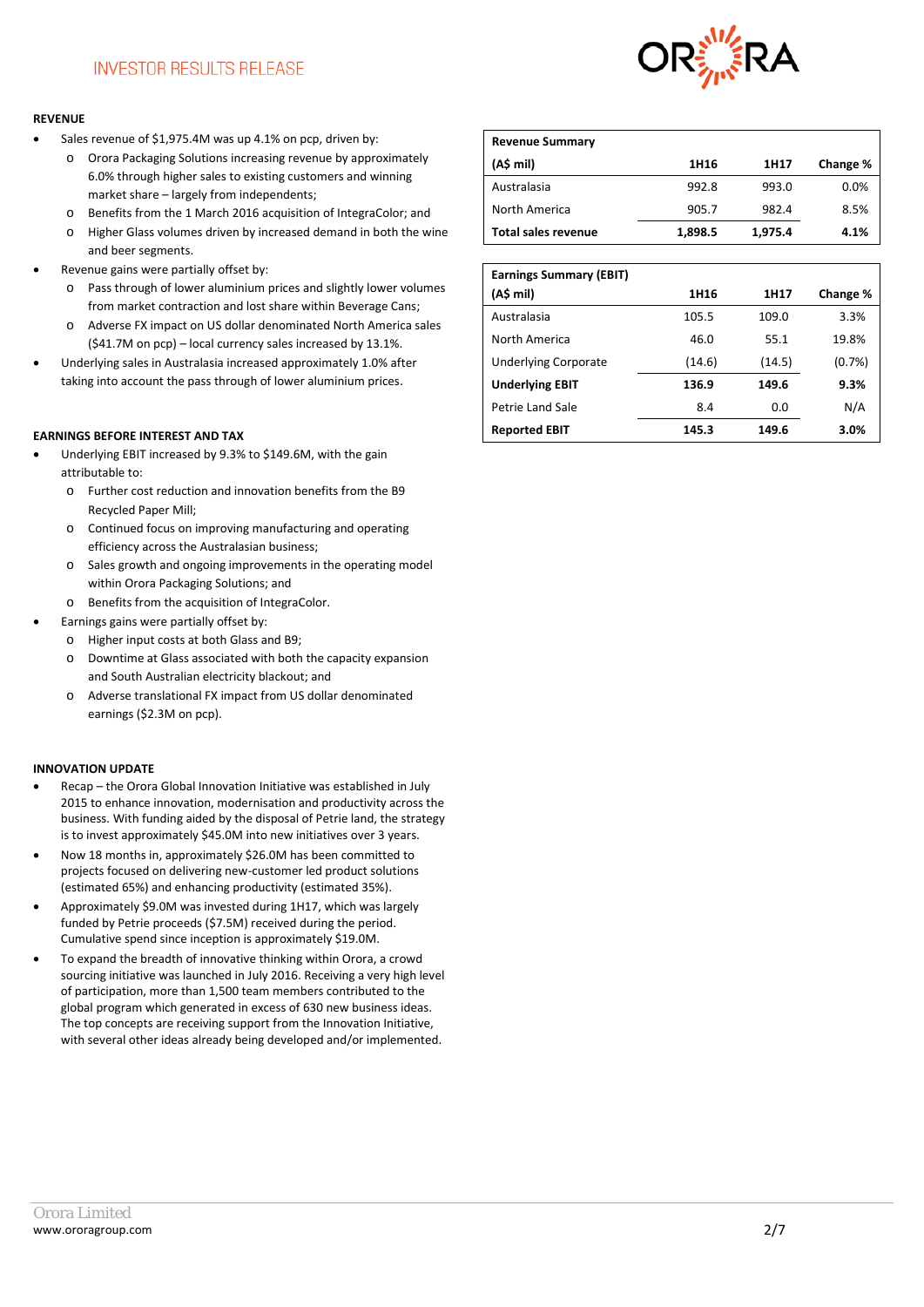### **INVESTOR RESULTS RELEASE**

#### **BALANCE SHEET**

- Key balance sheet movements since June 2016 were:
	- o Increase in cash reflects draw down of debt to fund the acquisition of Register which was completed on 2 January 2017;
	- o Increase in other current assets is primarily a result of: seasonal stock build in the Fibre Packaging business in preparation for the New Zealand kiwi fruit season; and seasonal/timing-related increases in Packaging Solutions receivables and transition inventory associated with the Southern California warehouse consolidation. These were offset by the ongoing run down of inventory in the Glass division as the capacity expansion progresses, lower capital receivables post receipt of further Petrie land sale proceeds and favourable foreign exchange translation effect on North American receivables and inventories;
	- o Net property, plant and equipment (PP&E) was higher with additions relating to major capex projects offsetting depreciation. Capex for 1H17 included spend on the following major items: plant and equipment relating to the Glass capacity expansion and residual amounts on the dairy sack line, corrugated printing and converting equipment upgrades and payments for projects approved under the Orora Global Innovation Initiative. Depreciation and amortisation for the period was \$55.7M. Some small surplus land parcels were divested during the period;
	- o Increase in intangible assets reflects movement within the North American business associated with the foreign exchange translation effect on intangible assets, further costs capitalised with the ongoing ERP system roll out in Packaging Solutions and goodwill and other intangibles relating to small acquisitions;
	- o Net debt increased by \$9.3M during the period with investments in capital, acquisitions and dividends offsetting increased operating cash flows and proceeds from the sale of surplus land. The adverse foreign exchange translation impact on USD denominated net debt was \$14.4M; and
	- o Increase in payables was driven by continued improvement in vendor trading terms and the foreign exchange translation effect of North American payables. This was partially offset by the decrease in provision relating to the ongoing decommissioning of the disposed Petrie land.

#### **CASH FLOW**

- Increased earnings were successfully converted into cash with operating cash flow increasing by \$31.4M to \$157.5M.
- Cash conversion was 72%, higher than pcp and Management's indicated cash conversion target of 70%.
- Main movements included:
	- o Increase in EBITDA of \$16.0M;
	- o Working capital continues to be soundly managed and benefited from finalising the import sourcing model for aluminium, collection of seasonal Fibre Packaging receivables outstanding at June 2016 and the progressive run down of inventories associated with the Glass capacity expansion;
	- o Gross capex totalled \$52.6M which includes \$9.0m on innovation projects;
	- o Net capex of \$37.4M includes proceeds from the sale of three parcels of surplus land: Petrie (\$7.5M); OPS California (\$4.1M); and compulsorily acquired land in Queensland (\$2.8M);
	- o Growth capex includes spend on the Glass capacity expansion (project is on track) and remaining amounts on the dairy sack line (commissioning commenced in the half);
	- o Net capex in FY17, including investments under the Orora Global Innovation Initiative and proceeds from land sales, is expected to be approximately 80-90% of depreciation.



| Balance Sheet (A\$ mil)                  | 30/06/16 | 31/12/16 | Change % |
|------------------------------------------|----------|----------|----------|
| Cash                                     | 66       | 136      | 106.1%   |
| <b>Other Current Assets</b>              | 1,017    | 1,089    | 7.1%     |
| Property, Plant &<br>Equipment           | 1,564    | 1,587    | 1.5%     |
| Intangible Assets                        | 378      | 393      | 4.0%     |
| <b>Investments &amp; Other</b><br>Assets | 105      | 107      | 1.9%     |
| <b>Total Assets</b>                      | 3,130    | 3,312    | 5.8%     |
| Interest-bearing<br>Liabilities          | 696      | 775      | 11.4%    |
| Payables & Provisions                    | 936      | 1,001    | 6.9%     |
| <b>Total Equity</b>                      | 1,498    | 1,536    | 2.5%     |
| <b>Total Liabilities &amp; Equity</b>    | 3,130    | 3,312    | 5.8%     |
| Net Debt                                 | 630      | 639      |          |
| Leverage                                 | 1.7x     | 1.6x     |          |
| Gearing                                  | 30%      | 29%      |          |
|                                          |          |          |          |

| Cash Flow (A\$ mil)                  | 1H16 <sup>1</sup> | 1H17   | Change % |
|--------------------------------------|-------------------|--------|----------|
| <b>EBITDA</b>                        | 189.3             | 205.3  | 8.5%     |
| Non-cash Items                       | 14.1              | 13.0   |          |
| Movement in Total Working<br>Capital | (43.5)            | (23.4) |          |
| Net Capex                            | (33.8)            | (37.4) |          |
| <b>Operating Cash Flow</b>           | 126.1             | 157.5  | 24.9%    |
| <b>Cash Significant Items</b>        | 18.5              | (0.8)  |          |
| <b>Operating Free Cash Flow</b>      | 144.6             | 156.7  |          |
| Growth capex                         | (1.9)             | (23.3) |          |
| Net Operating Free Cash Flow         | 142.7             | 133.4  |          |
| <b>Cash Conversion</b>               | 62%               | 72%    |          |

#### **WORKING CAPITAL**

- Average total working capital to sales was 8.5% (versus 9.5% in pcp) reflecting a continued emphasis on working capital optimisation across the Group.
- The management target for average total working capital to sales is less than 10.0% in the medium term and remains an area of focus across the business.

#### **CORPORATE**

- Corporate costs of \$14.5M were in line with underlying costs in the pcp of \$14.6M. The 1H16 reported Corporate costs of \$6.2M included the \$8.4M gain from the sale of surplus land in Petrie (QLD).
- A surplus parcel of land that was compulsorily acquired in 2013 was settled during the period. The gain was not material and has been more than offset by ongoing restructuring costs in the Australasian business and costs associated with assessing the feasibility of growth options in North America.
- Corporate costs in FY17 are expected to be broadly in line with underlying costs in FY16.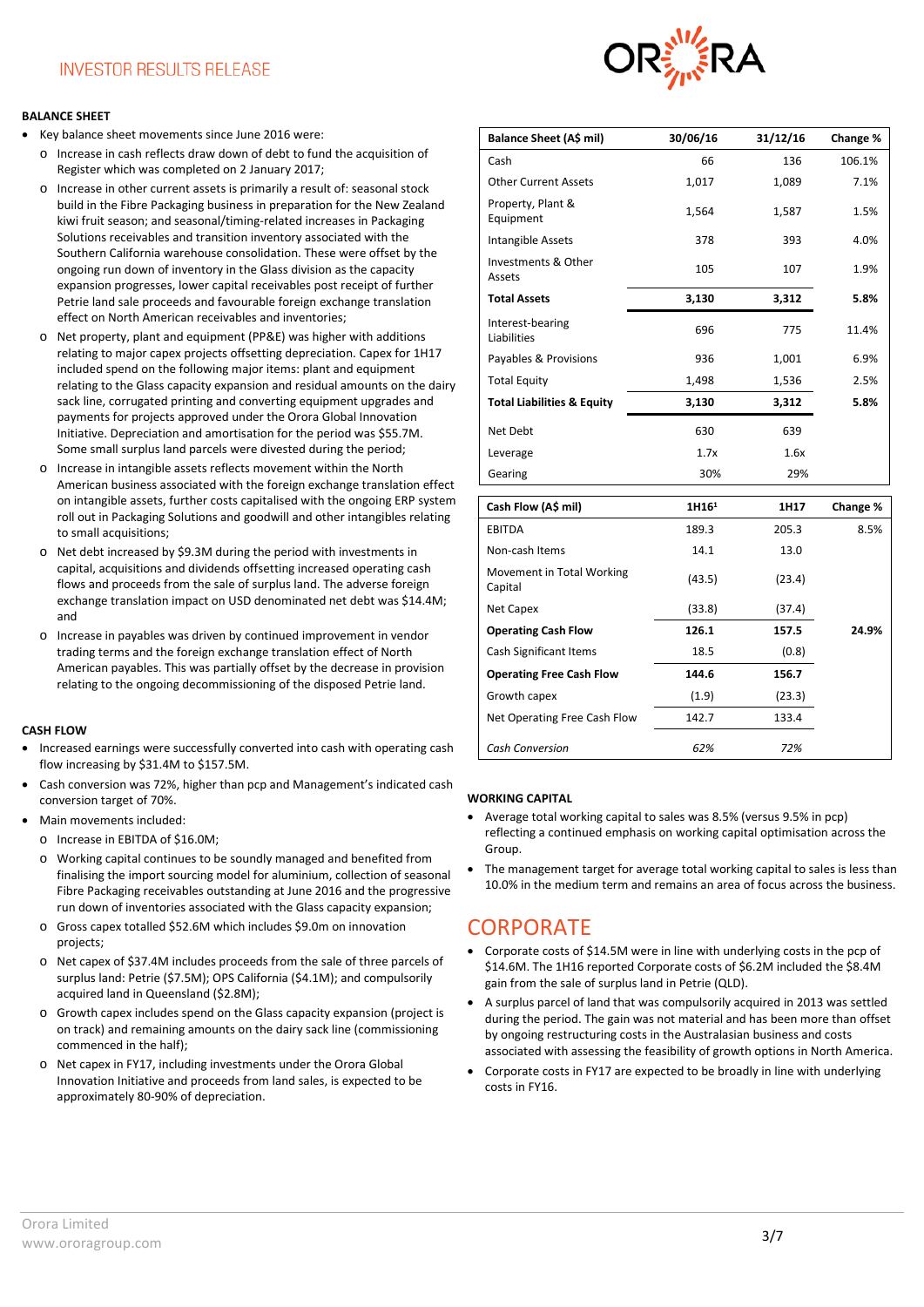### AUSTRALASIA

#### **KEY POINTS**

- Overall, Australasia increased EBIT by \$3.5M to \$109.0M, 3.3% higher than pcp.
- Reflecting delivery of ongoing self-help programs, the return on sales increased by 40 bps from 10.6% to 11.0%.
- Underlying sales increased by approximately 1.0% after excluding pass through of lower aluminium prices within Beverage Cans.
- Economic conditions in Australia continue to be flat with organic volume growth remaining generally muted and broadly in line with GDP.
- RoAFE improved by 70 bps to 11.9%, up from 11.2% in pcp.

#### **FIBRE BUSINESS GROUP**

• Fibre earnings were higher than pcp driven by continued cost reduction and innovation benefits from the B9 Recycled Paper Mill and manufacturing and operating efficiencies in Fibre Packaging.

#### **Fibre Packaging:**

- Sales were in line with pcp, while a continued focus on efficiency and cost improvement drove higher earnings and improved margins.
- Higher volumes in the Australian industrial sector and growth in New Zealand were offset by market softness in meat and certain fruit and produce segments (weather related).
- The Fibre Packaging business continues to perform well and is seeing benefits from its expanded "go direct" channel to market and focus on small and medium sized enterprise (SME) customer strategy.

#### **Packaging and Distribution:**

- Higher sales in the quick service restaurant and dairy segments (market share) offset general softness in the grocery sector.
- In the dairy segment, commencement of export sales associated with the new dairy sack line offset underlying weakness within the Australian domestic market.
- Reorganisation of the New Zealand Cartons operation was successfully completed during the period.

#### **Botany Recycled Paper Mill (B9):**

- B9 delivered further cost reduction and innovation benefits during the period.
- Focus remains on optimising production efficiency in terms of output and the number of paper grades produced.
- During the half, B9 commenced making heavier weight papers to satisfy demand from Orora Packaging Solutions (OPS).
- The Mill produced 186,000 tonnes of recycled paper during 1H17 (181,000 tonnes in pcp). Similar to the pcp, a 5-day planned annual maintenance shut-down was undertaken during the period which impacted volumes.
- B9 exported 36,500 tonnes of recycled paper to OPS and other third party US based customers during 1H17 (29,000 in pcp).
- In January 2016, B9 commenced paying higher gas prices which had an incremental adverse EBIT impact in 1H17 of approximately \$3.0M.

| (A\$ mil)            | 1H <sub>16</sub> | 1H17  | Change % |
|----------------------|------------------|-------|----------|
| Sales Revenue        | 992.8            | 993.0 | 0.0%     |
| <b>EBIT</b>          | 105.5            | 109.0 | 3.3%     |
| <b>EBIT Margin %</b> | 10.6%            | 11.0% |          |
| ROAFE                | 11.2%            | 11.9% |          |

| <b>Segment Cash Flow</b>             |        |        |          |
|--------------------------------------|--------|--------|----------|
| (A\$ mil)                            | 1H16   | 1H17   | Change % |
| <b>EBITDA</b>                        | 147.8  | 152.1  | 2.9%     |
| Non-cash Items                       | 10.8   | 14.5   |          |
| Movement in Total Working<br>Capital | (24.1) | 8.3    |          |
| Net Capex                            | (23.4) | (44.5) |          |
| <b>Operating Cash Flow</b>           | 111.1  | 130.4  | 17.4%    |
| Cash Significant Items               | (1.2)  | (0.8)  |          |
| <b>Operating Free Cash Flow</b>      | 109.9  | 129.6  |          |
| <b>Cash Conversion</b>               | 70%    | 78%    |          |





#### **BEVERAGE BUSINESS GROUP**

- Beverage sales revenues and earnings were in line with pcp.
- Higher sales volumes in Glass and Closures as well as improved cost control and efficiency across the Business Group were offset by lower sales volumes in Cans and operating and input cost headwinds within the Glass business.

#### **Beverage Cans:**

- Despite steady growth in beer, volumes were below the prior year with slightly lower volumes (general market contraction and market share loss).
- Earnings were up driven higher by operating cost control and manufacturing efficiencies.

#### **Glass:**

- Volumes were ahead of pcp driven by continued industry growth in wine and higher beer volumes.
- Earnings were lower with sales volume growth offset by higher input costs of approximately \$4.0M and downtime associated with both the capacity expansion and the electricity blackout in South Australia.

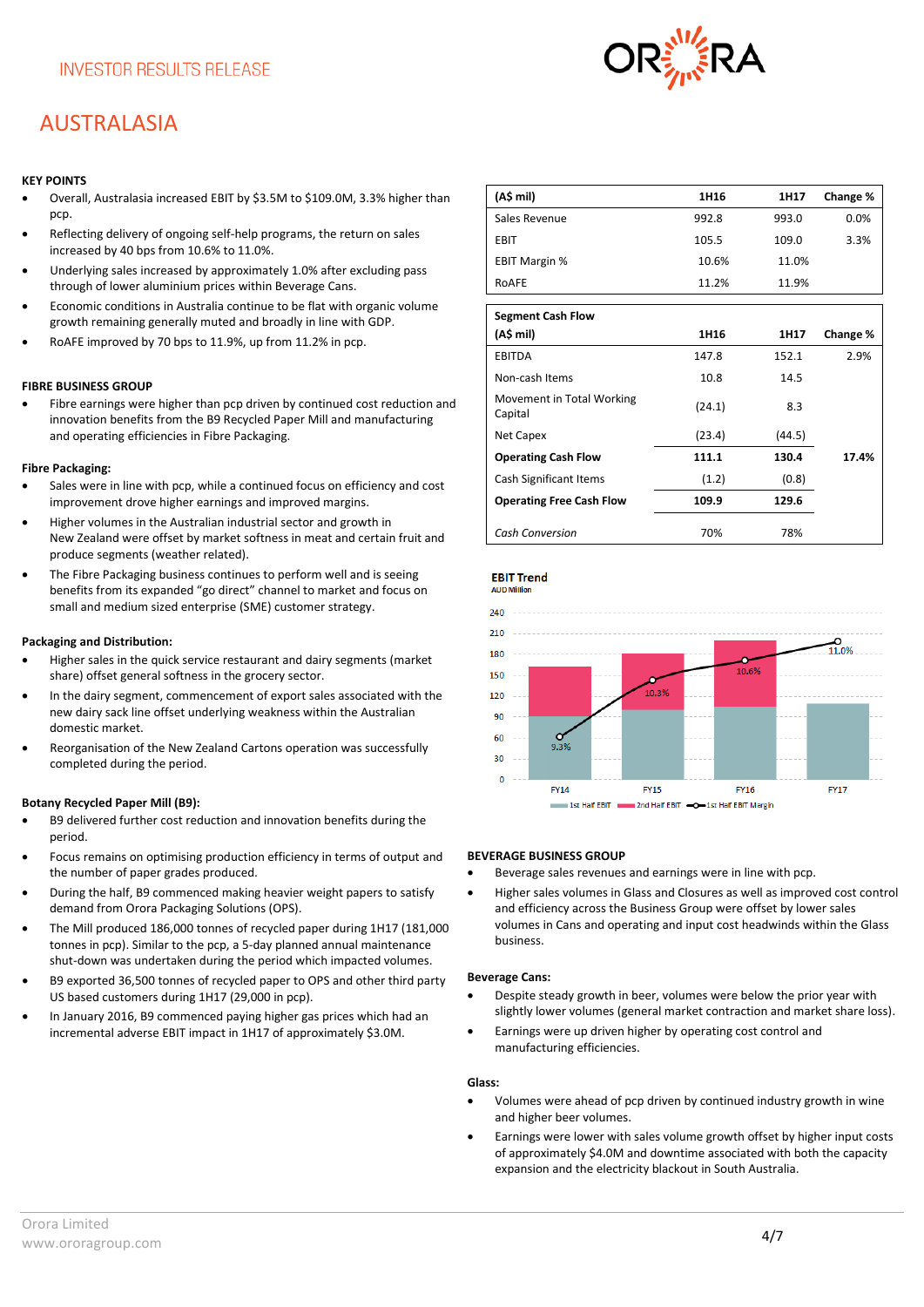

### AUSTRALASIA (continued)

#### **INNOVATION & GROWTH UPDATE**

- The \$42.0M investment to increase the manufacturing output of the Glass furnaces is on track. Installation of the additional capacity for two of the three forming lines was successfully completed with commercial production commencing during the period. The upgrade of the third forming line will be undertaken as planned in February/March 2017.
- The Glass and Wine Closure businesses continue to benefit from industry export volume growth in bottled wine which, aided by the lower Australian dollar, is growing ahead of GDP.
- The state of the art dairy sack line at Keon Park (VIC) was commissioned and commercial sales, primarily to export markets, have commenced. The commissioning process is expected to be finalised by Q3 of FY17.
- In line with Fibre's SME customer strategy which focuses on short run, customised packaging, effective 1 December 2016, the business acquired a small Sydney-based specialist corrugated box converter and distributor of consumable packaging.
- To support the business's "go direct" distribution strategy in Fibre Packaging, in January 2017, a new depot was opened in Innisfail (QLD). Additionally, the Bundaberg (QLD) distribution facility will be expanded over the next 12 months to support business growth.
- To improve product quality, output and value proposition, approximately \$15.0M was committed to upgrading the printing and converting assets of Orora's ANZ corrugating sites during 1H17.
- The Australasian business continues to actively utilise the Orora Global Innovation Initiative to enhance innovation, modernisation and productivity. Approximately \$18.0M of projects has been approved since inception.
- In terms of examples of innovation projects, initial customer demand for the new Glass bottle sleeving line (commissioned during the period) is ahead of expectations and at Fibre's Scoresby (Victoria) site, commissioning of a large format digital printer is expected to be completed in March 2017.

#### **PERSPECTIVES FOR THE REMAINDER OF 2017**

- The Glass upgrade project is expected to be completed successfully, however with the combination of associated down time and the need to run down low margin imported inventories, the earnings impact in FY17 from the expansion is expected to be broadly neutral. The investment is expected to exit FY18 at or near return hurdle rates. With \$19.0M spent during the period, the remaining capex spend in 2H17 is anticipated to be approximately \$16.0M.
- Related to the Glass capacity upgrade, the business continues to assess its warehousing options.
- A high degree of volatility and uncertainty remains in the South Australian electricity market. This is expected to continue for the foreseeable future and presents a further potential downside risk to EBIT of \$1M-\$2M. The business is reviewing alternative options for electricity supply including selfgeneration.
- B9 will continue to focus on optimising production efficiency in terms of output and paper grades produced. The remaining \$7M of cost reduction and innovation benefits are expected to flow through as anticipated in FY17.
- The Orora Global Innovation Initiative will continue to be accessed by the Australasian business to enhance value proposition and/or improve productivity.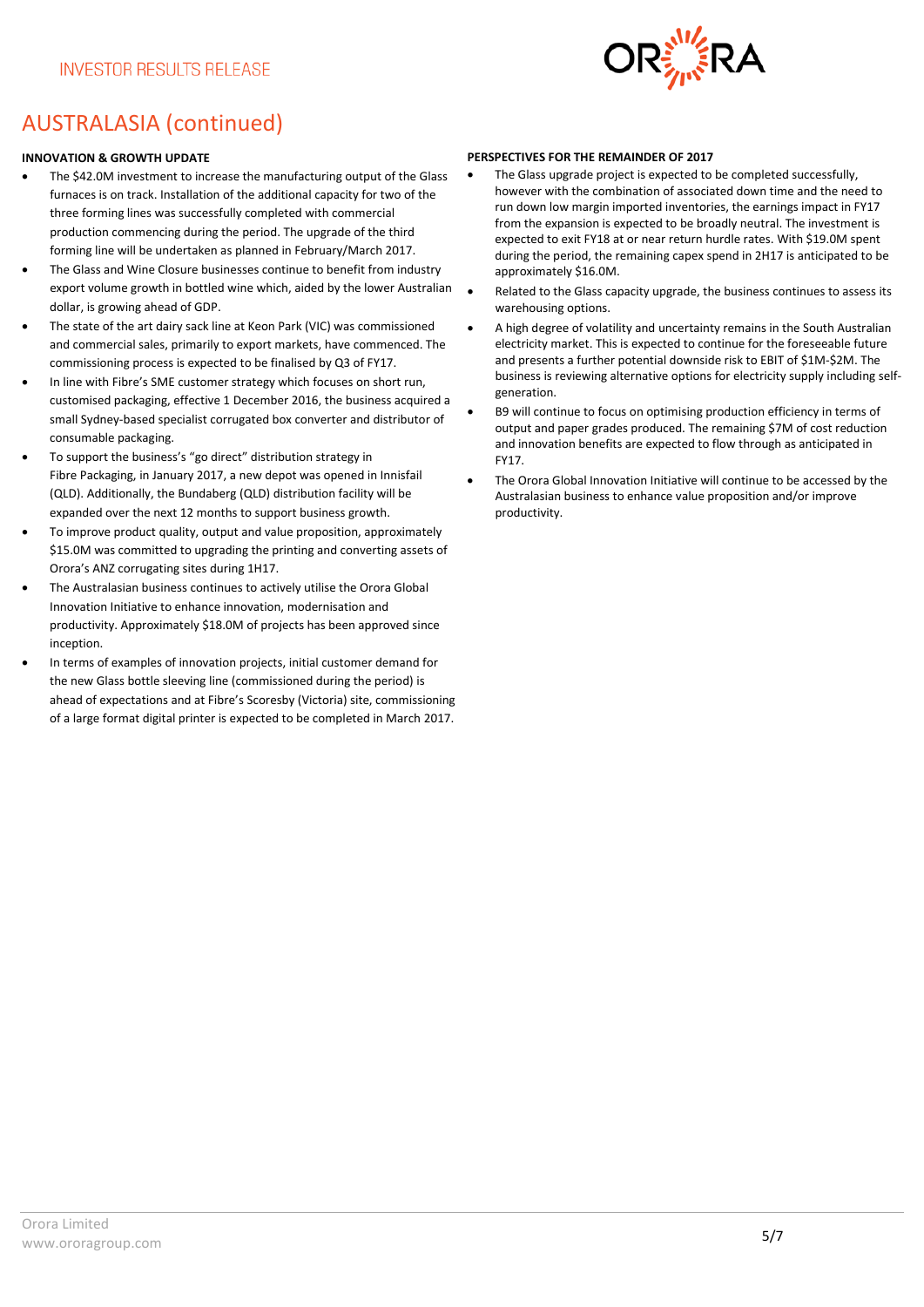### NORTH AMERICA

#### **KEY POINTS**

- North America's reported EBIT grew 19.8% to \$55.1M. This includes a \$2.3M adverse translation impact.
- In local currency terms, EBIT increased 24.7% to US\$41.4M and sales grew 13.1% to US\$740.0M. EBIT includes the benefit of the IntegraColor acquisition which was completed on 1 March 2016.
- EBIT margin improved to 5.6% (versus 5.1% pcp) reflecting the positive impact from the acquisition of the higher margin IntegraColor business as well as Orora Packaging Solutions' continued focus on a customised packaging value proposition and improving cost management.
- Cash flow increased 22.9% to \$30.6M and cash conversion improved to 50% (46% in pcp). The improvement was driven by higher earnings and cash received from the sale of surplus land in California (\$4.1M) which was partially offset by an increase in working capital (largely timing related) within Orora Packaging Solutions.
- RoAFE improved 70 bps to 25.1% through higher earnings and improving balance sheet management.
- The adverse FX impact on translation of North American sales was \$41.7M.
- As part of continuing to expand the North American business, effective 2 January 2017, Orora acquired Register and on 15 February 2017 signed definitive agreements to acquire The Garvey Group ("Garvey") and Graphic Tech businesses.

#### **ORORA PACKAGING SOLUTIONS ("OPS")**

- OPS continued to deliver strong organic sales growth with revenues increasing approximately 6.0% despite economic and market conditions remaining flat.
- OPS increased EBIT margins to 5.2% from 5.1% in pcp. This was driven by a sustained emphasis on moving toward higher value add customised offerings while maintaining focus on enhancing procurement and cost management.
- Landsberg increased sales to existing customers and won market share primarily from independents by continuing to focus on larger corporate customers and leveraging its national footprint, product breadth and standardised service offering.
- The Manufacturing division increased earnings with the benefits of higher volumes, improved efficiencies and operating cost control offsetting ongoing margin pressure from new capacity coming onstream.
- As part of Landsberg's Californian warehouse consolidation and reorganisation project, a surplus parcel of land was sold during the period. The gain on sale was not material and was largely offset by warehouse and logistics transition costs associated with the project. While this project is ongoing, most of the transition costs were incurred during the period.
- On 1 November 2016, US linerboard prices increased by US\$40/tonne with the higher costs expected to be fully recovered in the market.
- OPS imported 23,100 tonnes of B9 paper (20,300 tonnes in pcp).
- In terms of the ERP system rollout, the focus is currently on refining/enhancing the system at 15 sites that have now gone live. Rollout at the remaining sites will occur progressively over approximately the next 18 months (a delay of approximately 6 months from previous timelines).
- Associated with the change in roll out schedule, the revised capital cost is expected to be US\$5.0M higher than previous estimates. Total cumulative spend to date is approximately US\$19.0M.

| (A\$ mil)                            | 1H16   | 1H17   | Change % |
|--------------------------------------|--------|--------|----------|
| Sales Revenue                        | 905.7  | 982.4  | 8.5%     |
| EBIT                                 | 46.0   | 55.1   | 19.8%    |
| <b>EBIT Margin %</b>                 | 5.1%   | 5.6%   |          |
| ROAFE                                | 24.4%  | 25.1%  |          |
| (US\$ mil)                           | 1H16   | 1H17   | Change % |
| Sales Revenue                        | 654.5  | 740.0  | 13.1%    |
| <b>EBIT</b>                          | 33.2   | 41.4   | 24.7%    |
| <b>Segment Cash Flow</b>             |        |        |          |
| (A\$ mil)                            | 1H16   | 1H17   | Change % |
| <b>EBITDA</b>                        | 53.6   | 65.1   | 21.5%    |
| Non-cash Items                       | 0.3    | (3.6)  |          |
| Movement in Total Working<br>Capital | (18.7) | (28.3) |          |
| Net Capex                            | (10.3) | (2.6)  |          |
| <b>Operating Free Cash Flow</b>      | 24.9   | 30.6   | 22.9%    |
| <b>Cash Conversion</b>               | 46%    | 50%    |          |





#### **INTEGRACOLOR**

- The March 2016 acquisition of IntegraColor is performing in line with expectations and delivered a solid financial performance during the period. The integration is on track and synergies are flowing through as expected.
- During and subsequent to the end of the December half year, Orora expanded its national POP footprint with three further acquisitions of full service providers of POP and visual display solutions:
	- o Register (announced in December 2016): based in New Jersey; sales revenue approx. US\$42.0M; acquired for US\$44.0M, effective 2 January 2017;
	- o Garvey and Graphic Tech: based in Chicago and Los Angeles (2 sites in LA); sales revenue approx. US\$90.0M; definitive agreements signed on 15 February 2017 to acquire for US\$54.0M. These acquisitions are expected to complete by the end of March 2017.
- These recent acquisitions are highly complementary to the existing IntegraColor (Texas) business, providing a unique national manufacturing and fulfilment footprint able to serve corporate customers across multiple locations.
- Financial results in FY17 will be adversely impacted by total transaction costs of approx. US\$2.0M.